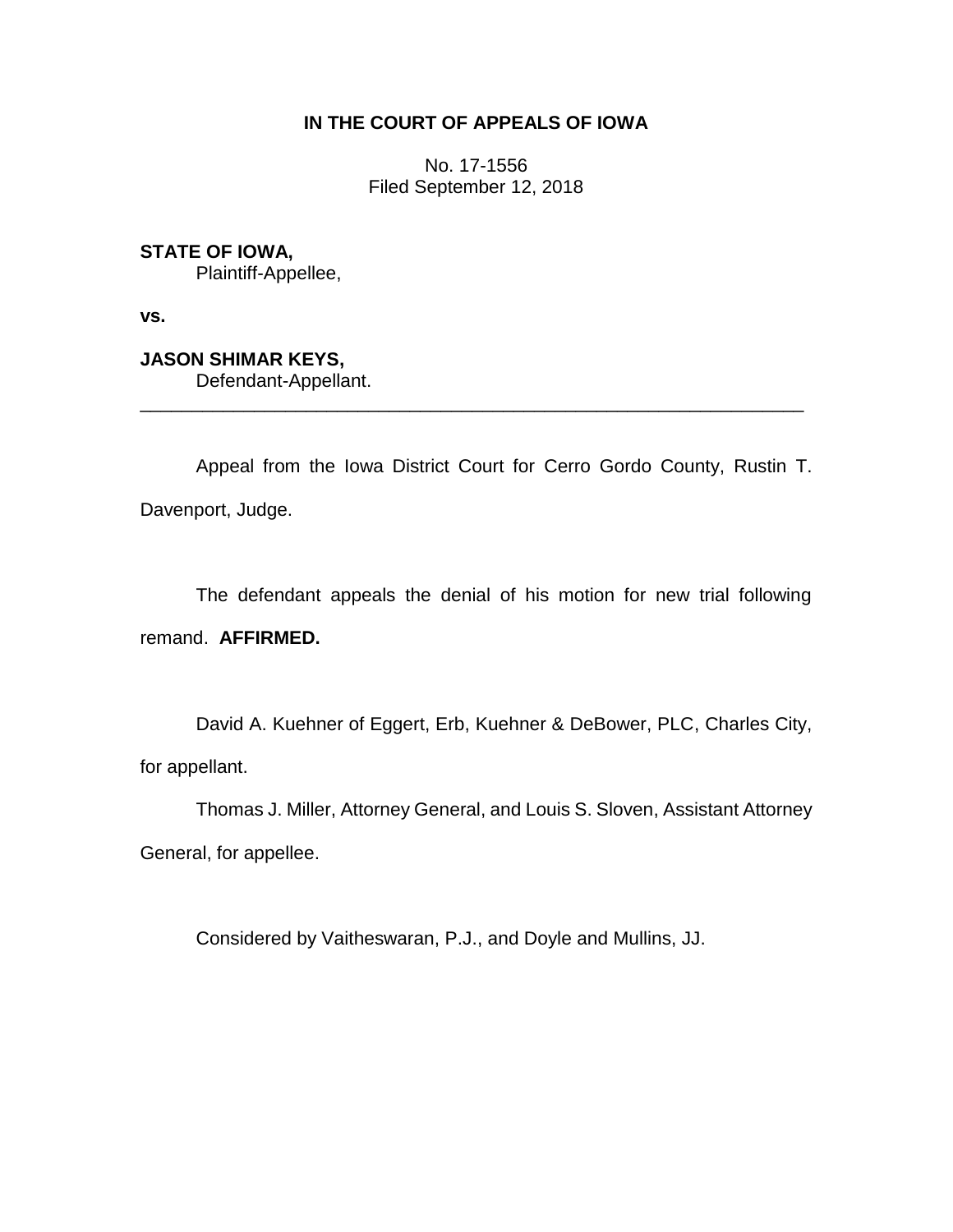**DOYLE, Judge.**

A jury found Jason Keys guilty of delivery of methamphetamine. On appeal, we affirmed Keys's conviction, but remanded the case to the district court to apply the correct standard in considering Key's motion for new trial. *State v. Keys*, No. 15-1991, 2017 WL 1735617, at \*10–11 (Iowa Ct. App. May 3, 2017). On remand, the district court heard additional arguments, applied the weight-of-the-evidence standard, and denied the motion for new trial. Keys appeals.

The standard of review on a motion for new trial is for abuse of discretion. *State v. Shanahan*, 712 N.W.2d 121, 135 (Iowa 2006). Our "review is limited to a review of the exercise of discretion by the trial court, not of the underlying question of whether the verdict is against the weight of the evidence." *State v. Reeves*, 670 N.W.2d 199, 203 (Iowa 2003). Keys argues the State's main witness, a confidential informant, was not credible; that the State's evidence corroborating the confidential informant was lacking; and that identification of Keys was questionable. He contends a new trial should be granted to avoid a miscarriage of justice. We affirm.

Iowa Rule of Criminal Procedure 2.24(b)(6) permits a district court to grant a motion for new trial when a verdict is contrary to the weight of the evidence. A verdict is contrary to the weight of the evidence only when a greater amount of credible evidence supports one side of an issue or cause than the other.

The weight-of-the-evidence standard requires the district court to consider whether more credible evidence supports the verdict rendered than supports the alternative verdict. It is broader than the sufficiency-of-the-evidence standard in that it permits the court to consider the credibility of witnesses. Nonetheless, it is also more stringent than the sufficiency-of-the-evidence standard in that it allows the court to grant a motion for new trial only if more evidence supports the alternative verdict as opposed to the verdict rendered. The question for the court is not whether there was sufficient credible evidence to support the verdict rendered or an alternative verdict, but

2